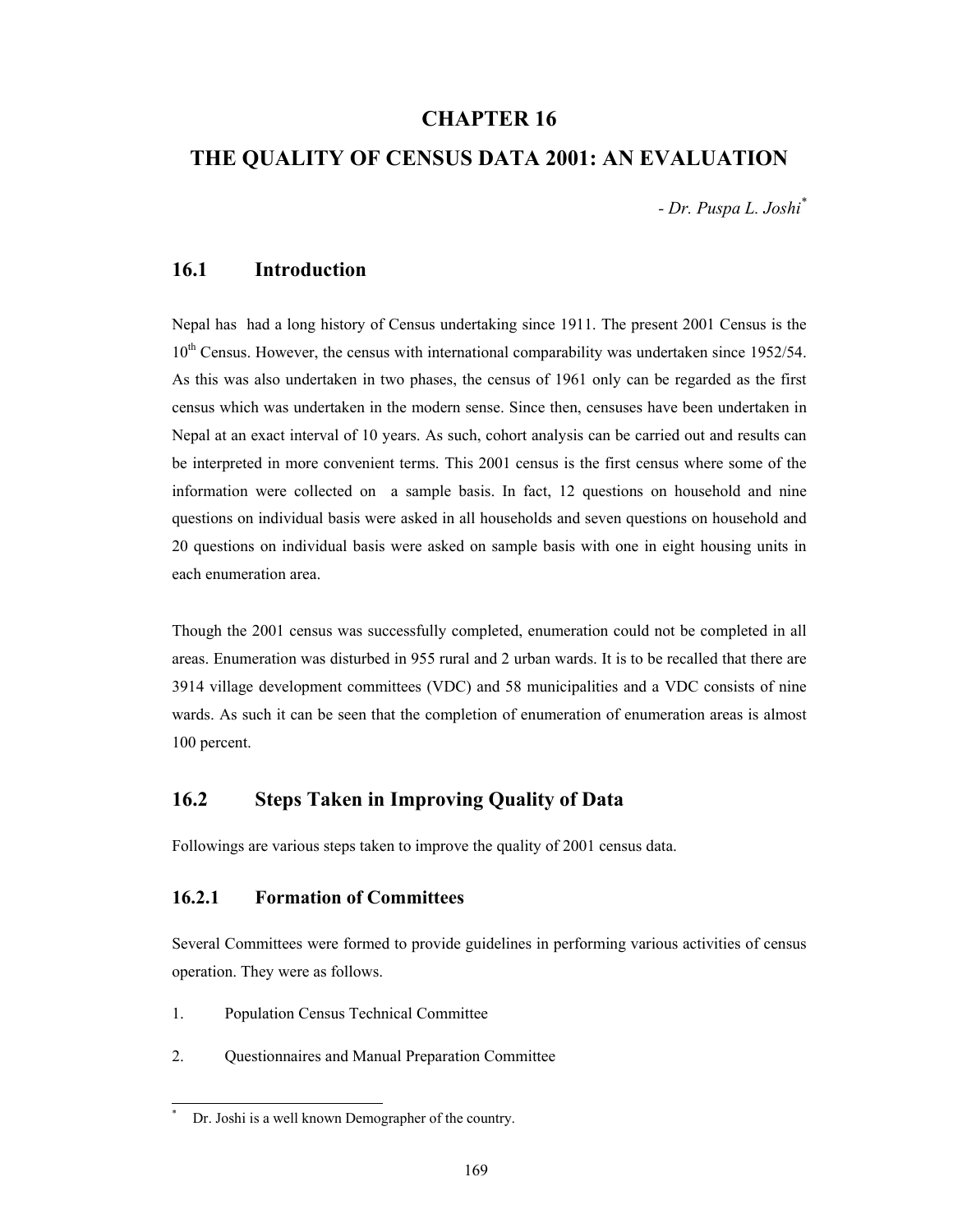- 3. Media Core Group
- 4. Project Management Committee
- 5. Occupations and Industry Classification Committee

The Director General of the Central Bureau of Statistics was the chief coordinator and the chief of the population section worked as member secretary.

### **16.2.2 Census Publicity**

Census publicity was made through mass media, work shops and seminars from the very beginning of planning and preparatory work of 2001 Census. These activities helped to improve the coverage of the Census.

## **16.2.3 Cartography**

The Survey Department of His Majesty's Government of Nepal provided clearly delineated maps of VDC's and municipalities for 2001 census along with delineated maps of wards of 58 municipalities. These maps helped to achieve the goal of the census to have a complete and unduplicated count of population as well as to assign the enumeration areas to enumerators.

## **16.2.4 Questionnaire Designing and Pre-Testing**

Two types of questionnaire were designed one at the household level and another at the individual level. Questionnaire contents and the pre-testing of census enumeration procedure were conducted in four districts, Bajura from mountain, Mahottari from terai and Dhankuta as well as Kathmandu from the hilly region.

### **16.2.5 Personnel and Training**

Enumerators were assigned based on enumerating 200,160 and 130 households per enumerator in Terai, Hill and Mountain regions respectively. Altogether 20,000 enumerators and 500 supervisors were employed.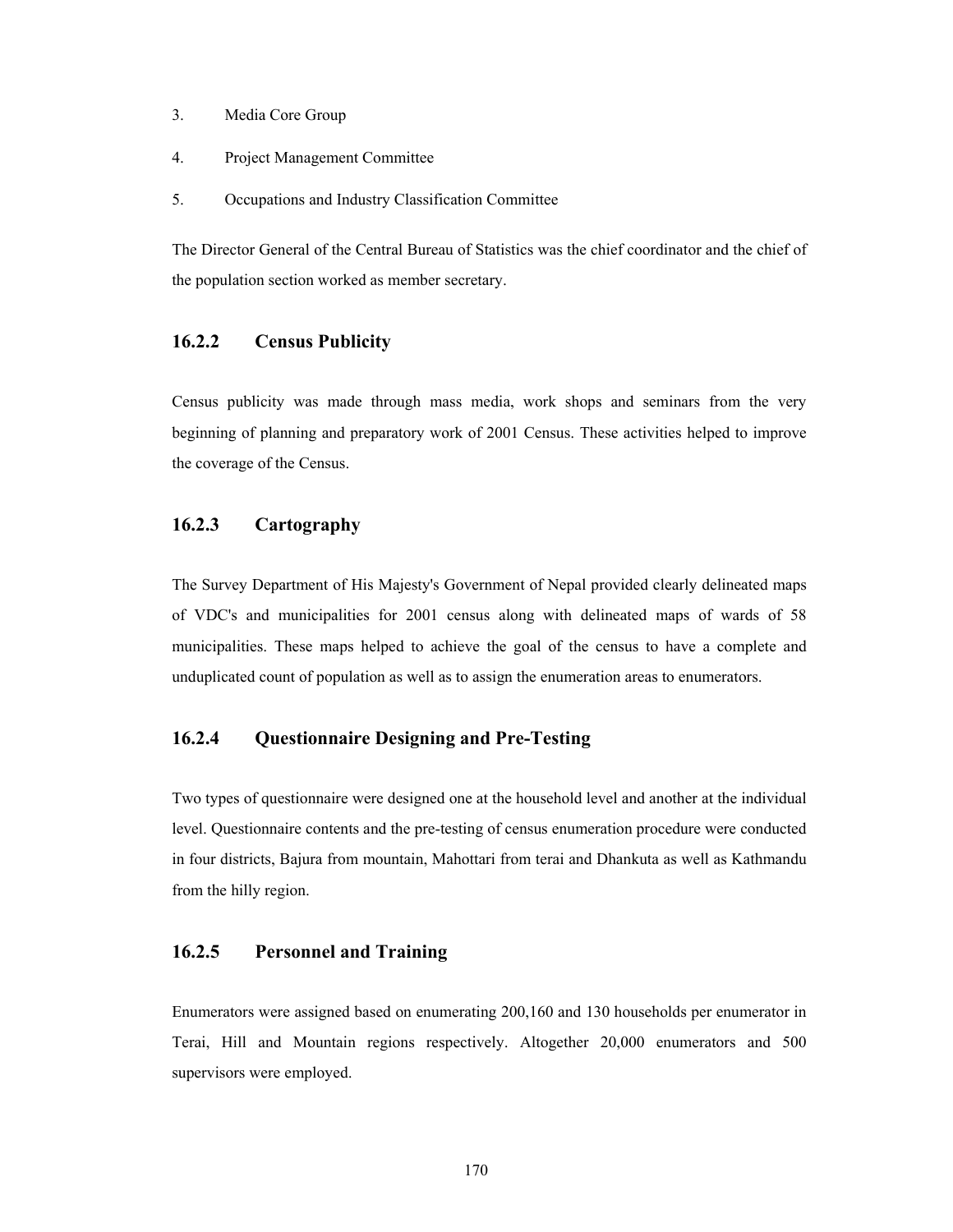| <b>Census</b><br>Year | <b>Population</b> | <b>Supervisors</b> | Enumerators <sup>1</sup> | <b>Population</b><br>per<br><b>Enumerator</b><br><b>Ratio</b> | <b>Enumerator</b><br>per<br><b>Supervisor</b><br><b>Ratio</b> |
|-----------------------|-------------------|--------------------|--------------------------|---------------------------------------------------------------|---------------------------------------------------------------|
| 1952/54               | 8,256,625         | 200                | 17,000                   | 486                                                           | 85                                                            |
| 1961                  | 9,412,996         | 300                | 15,933                   | 591                                                           | 53                                                            |
| 1971                  | 11,555,983        | 500                | 12,000                   | 963                                                           | 24                                                            |
| 1981                  | 15,022,839        | 1500               | 15,000                   | 1001                                                          | 10                                                            |
| 1991                  | 18,491,097        | 4000               | 20,000                   | 925                                                           | 5                                                             |
| 2001                  | 23, 151, 423      | 5000               | 20,000                   | 1137                                                          | 4                                                             |

**Table 16.1 : Population, supervisors, enumerators by census years 1952/54-2001** 

Source :  $\frac{1}{1}$  Karki, 2002, p7

The training was conducted at three levels. At the central level, the training was given to district census officers who in turn, gave training to area supervisors and supervisors at the district level. Area supervisors and supervisors gave training to enumerators at sub district level.

### **16.2.6 Field Work and Data Processing**

The field work of census 2001 was undertaken during the period June 10-26, 2001. The tragic incident in the Royal Palace delayed the actual field plan and enumeration for a week. The field operation went on smoothly except in 955 out of 35226 rural wards and 2 urban wards of 58 municipalities.

The completed questionnaires were returned to the Central Office where data processing was done taking utmost care at every step. Data coding, editing and entry work were contracted out to the private party. Nearly 400 Micro computers ( Pentium III) were used for the data entry work. The data entry work was completed within a 5 months period. The use of computer in data processing made possible to apply various checks to improve data quality.

# **16.3 Completeness of Reporting**

The completeness of reporting of the final result of the population size and not reported cases in the published tables of the population census 2001, national report are examined.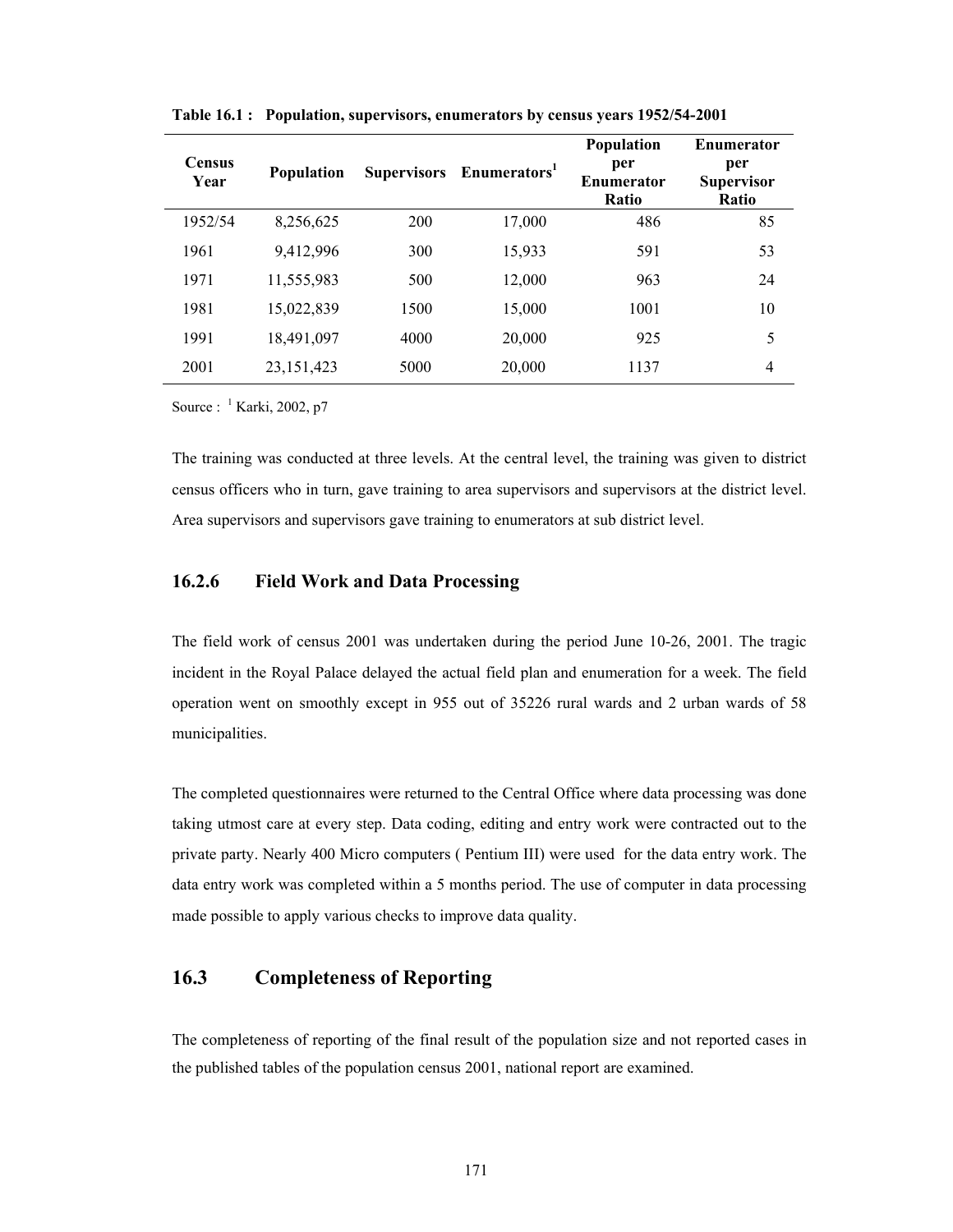## **16.3.1 Population Size**

The reported and the final result of the population size according to 2001 census are as follows.

**Table 16.2 : Reported and the final result of the population of 2001 census** 

| <b>Description</b> | <b>Reported</b> | <b>Final Result of 2001 Census</b> |  |  |
|--------------------|-----------------|------------------------------------|--|--|
| Population (Total) | 22,736,934      | 23, 151, 423                       |  |  |
| Male               | 11,359,378      | 11,563,921                         |  |  |
| Female             | 11,377,556      | 11,587,502                         |  |  |

Source : CBS,2002, p1 and 21

The final results of the population of 2001 census are obtained from the reported population and by estimating the population of disturbed areas in the census from the household listing or the observed growth of population between 1991 and 2001. The affected districts are Jhapa, Siraha, Sindhuli, Dolakha, Sindhupalchok, Salyan, Surkhet, Dolpa, Jumla, Kalikot, Mugu, Bajura and the affected municipality is Damak. The percentage of under enumeration in the final result of 2001 census is discussed in the section 16.9

### **16.3.2. Not Reported Cases**

The following table shows percentage of not reported cases for selected variables.

**Table 16.3 : Percentage of not report cases and total cases for selected variables.** 

| S.No           | <b>Variables</b>                                                      | Percentage of<br><b>Not Reported</b><br>Cases | <b>Total Cases</b> |
|----------------|-----------------------------------------------------------------------|-----------------------------------------------|--------------------|
| $\mathbf{1}$ . | Single year age distribution                                          | About 0.1                                     | 22,736,934         |
| 2.             | Population absent from household and destination abroad by<br>country | < .50                                         | 762,181            |
| 3 <sub>1</sub> | Population absent from household and reasons for absentee.            | $<$ 4.41                                      | 762,181            |
| 4.             | Population by Caste ethnic group                                      | 1.02                                          | 22,736,934         |
| 5.             | Population by religion                                                | < .35                                         | 22,736,934         |
| 6.             | Population by mother tongue                                           | < 74                                          | 22,736,934         |
| 7.             | Population by Citizenship                                             | < 0.02                                        | 22,736,934         |
| 8.             | Deaths during last 12 months by age group                             | About $4.62$                                  | 106,789            |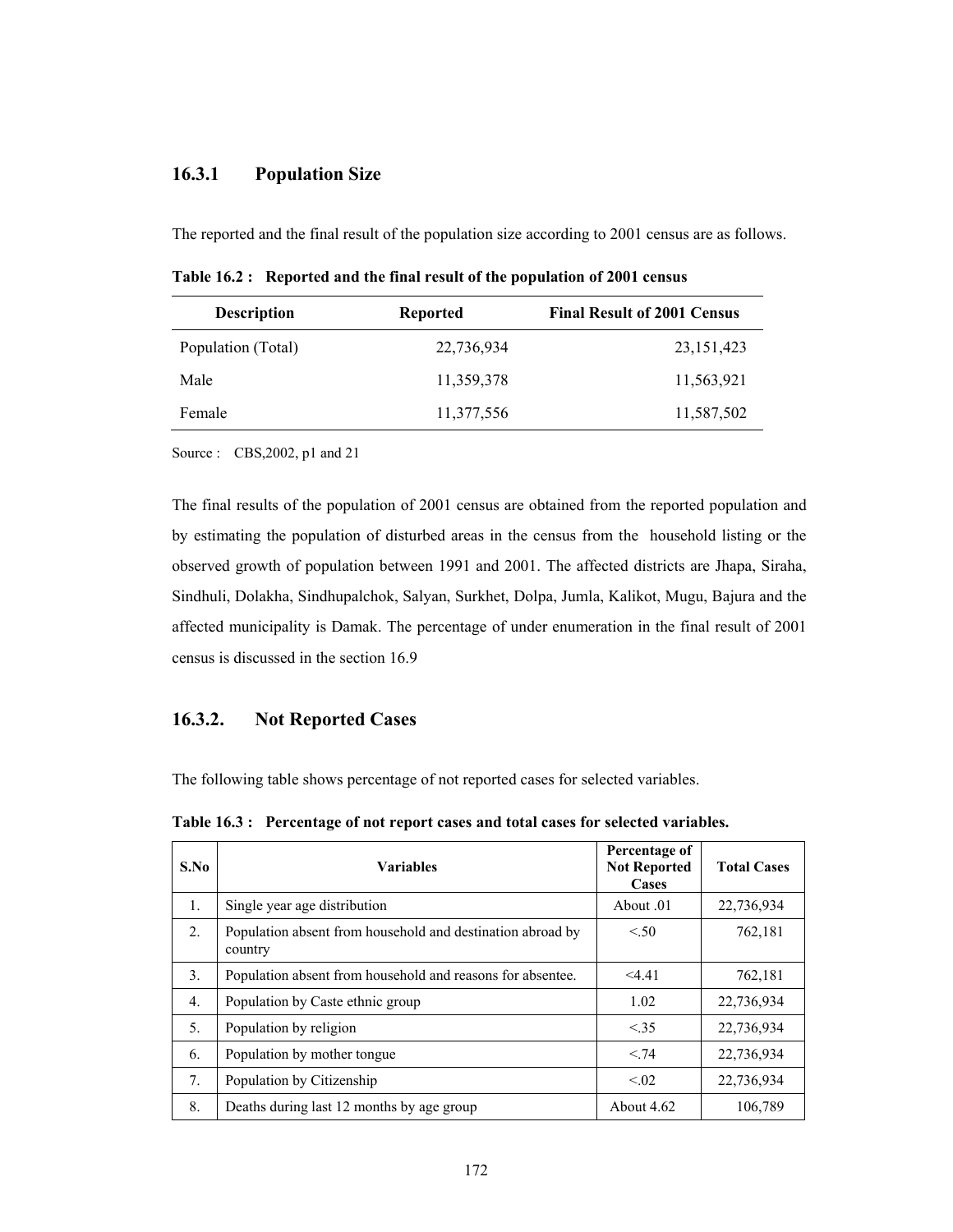| S.No | <b>Variables</b>                                                                                                  | Percentage of<br><b>Not Reported</b><br>Cases | <b>Total Cases</b> |
|------|-------------------------------------------------------------------------------------------------------------------|-----------------------------------------------|--------------------|
| 9.   | Population by place of birth                                                                                      | $\Omega$                                      | 22,736,934         |
| 10.  | Population 5 years and above by place of stay before 5 years<br>ago by age group.                                 | About 2.18                                    | 19,981,721         |
| 11.  | Population 6 years of age and over by literacy status.                                                            | 0.62                                          | 192,55,805         |
| 12.  | Literate population 6 years of age and over by educational<br>attachment.                                         | About 0.50                                    | 10,348,428         |
| 13.  | Ever married population aged 10 years and above by age at<br>first marriage and by 5 year age group.              | About 3.92                                    | 10,948,387         |
| 14.  | Population 10 years of age and over by marital status.                                                            | 0.50                                          | 16,770,279         |
| 15.  | Ever married female population 15 to 49 years of age by<br>reported number of children ever born.                 | 0.30                                          | 44,867,739         |
| 16.  | Ever married female population 15 to 49 years of age by<br>reported number of children born in the past 12 months | 0.30                                          | 4,486,738          |
| 17.  | Population 10 years of age and over by economic activity.                                                         | $\mathbf{0}$                                  | 16,770,279         |
| 18.  | Usually economically active population 10 years of age and<br>over by major occupation.                           | 0.08                                          | 9,900,196          |
| 19.  | Usually economically active population 10 years of age and<br>over by major industry division.                    | 0.23                                          | 9,900,196          |
| 20.  | Usually economically not active population 10 years of age<br>and over by reasons for not being usually active.   | 1.80                                          | 8,034,164          |

Source: CBS, 2002, p21-252

The above table shows that out of 20 variables, the percentage of not reported cases are <1 for 14 variables. The highest percentages are about 4 for 3 variables. The low percentage of not reported cases for majority of variables indicate that, the level of reporting and data processing are good.

# **16.4 Accuracy of Reported Ages**

The accuracy of reported ages are examined by whipple's, index, Myer's blended index and getting correct age distribution by smoothing.

# **16.4.1 Whipple's Index**

The tendency of respondents or enumerators to report particular ages are known as age heapings. Age heapings are usually found at ages ending in 0 and 5. The whipple's index has been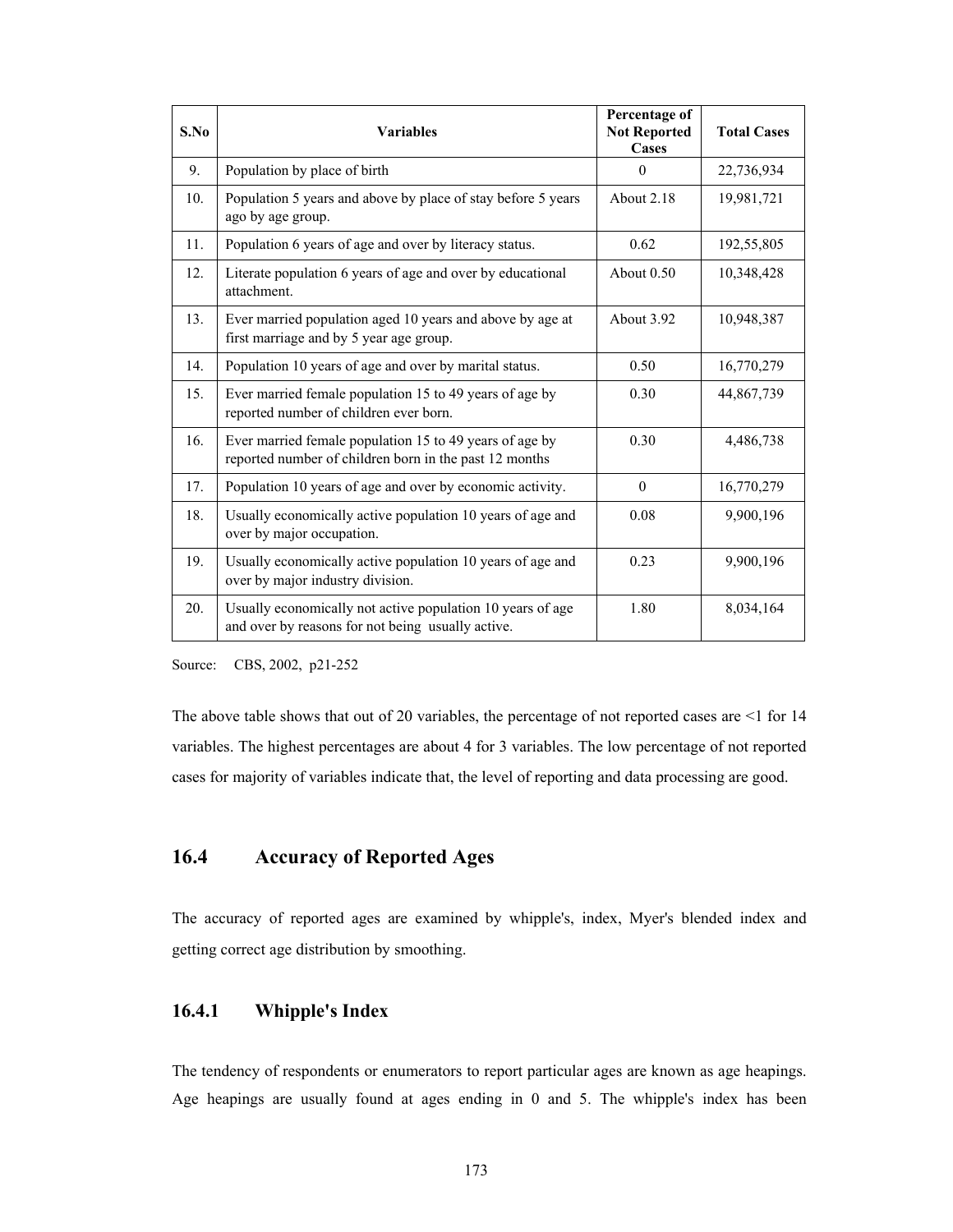developed to determine the amount of age heapings. If there are no age heapings at ages ending in 0 and 5, the whipple's index is 100. If only digits 0 and 5 are reported, then index is 500. The whipple's index for the total population of Nepal is 206.1 indicating that the population tabulated at these ages is more by 106 percent than the corresponding unbiased population. In fact, the quality of data is very rough. According to UN scale, the quality of data is very rough if the value is 175 or more.

The values of whipple's index for males and females are 205.7 and 206.6 respectively indicating that quality of data are very rough for both sexes though it is a little bit better for males than for females.

#### **16.4.2 Myer's Blended Method**

As there are more age heapings at ages ending in 0 than ending in other digits, Myer's blended method has been developed to determine the amount of heapings.

Values range from 0 to 90. If there are no age heapings, the value is zero. If there are maximum heapings, theoretically reporting all ages at a single digit only, the value is 90. In case of 2001 census, the value is 18.7 for total population in contrast to 17.4 in 1991 census.

The percentage of population of 2001 census with ages ending in each digit 0 to 9 are shown below.

| Digit of Age     | <b>Total</b> | Male  | Female |
|------------------|--------------|-------|--------|
| All Digits       | 100.0        | 100.0 | 100.0  |
| $\boldsymbol{0}$ | 19.2         | 18.7  | 19.6   |
| 1                | 6.3          | 6.5   | 6.1    |
| $\overline{2}$   | 10.9         | 10.9  | 10.8   |
| 3                | 6.8          | 6.8   | 6.7    |
| 4                | 7.3          | 7.2   | 7.3    |
| 5                | 17.4         | 17.5  | 17.2   |
| 6                | 8.3          | 8.3   | 8.2    |
| 7                | 6.9          | 7.0   | 6.9    |
| 8                | 11.3         | 11.2  | 11.5   |
| 9                | 5.8          | 5.9   | 5.7    |
| Myer's Index     | 18.7         | 18.3  | 19.1   |

**Table 16.4 : Percentage distribution of 2001 population for terminal digits by Myer's blended method for total, male and female population**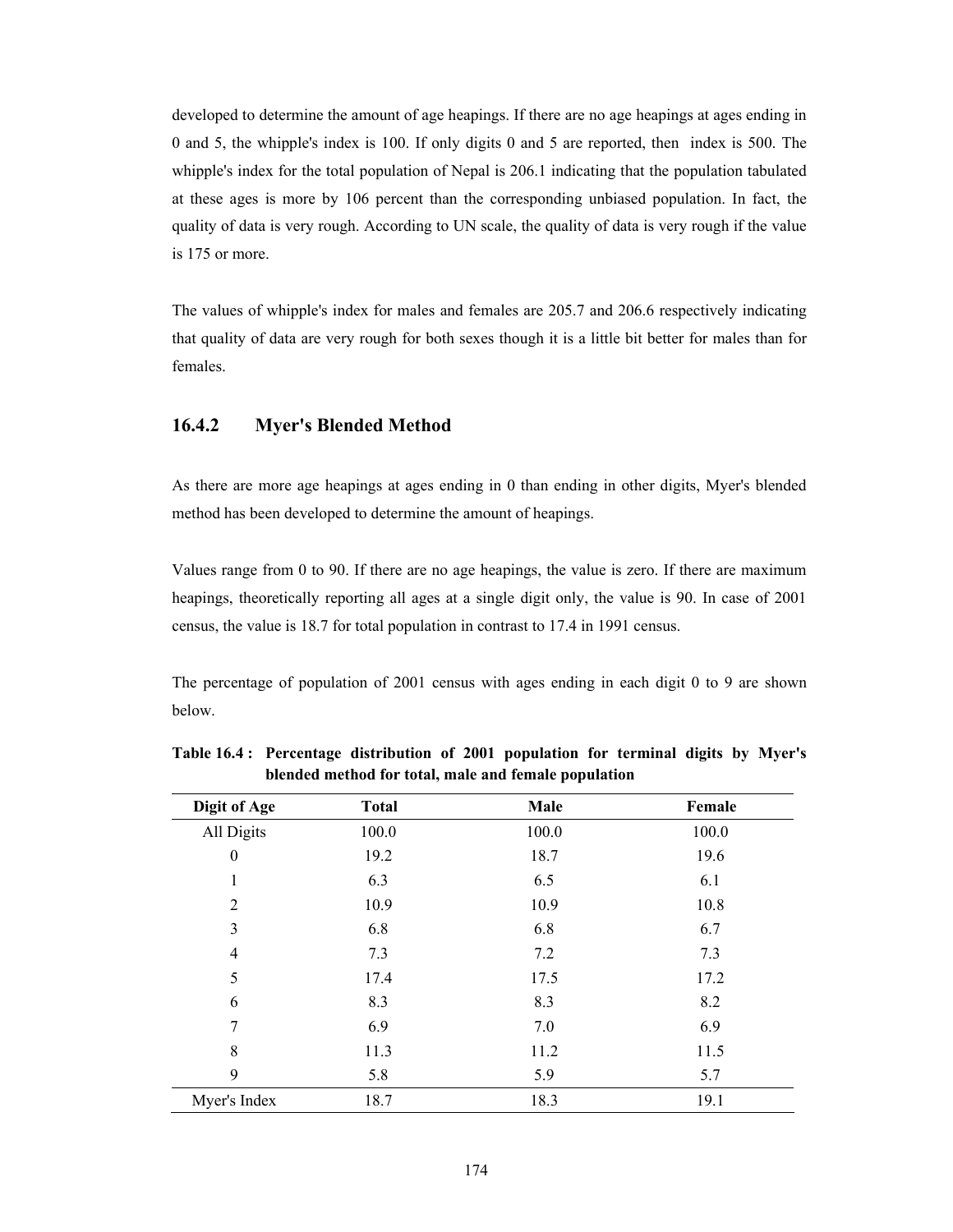The above table shows that the percentage of population are more than 10 percent in ages ending at 0,2,5 and 8 with the highest in 0 followed by 5,8 and 2 indicating that the maximum preference for reporting age is digit 0 followed by digits 5,8 and 2 for total, male and female population. The heapings are more for females at digits ending at 0 and 8 than for males. There are more under reporting in ages ending at digits 9,1 and 3 for total, male and female population as the percentages are lowest in these categories.

### **16.4.3 A Comparison between Reported and Smoothed Data**

It has already been seen that age distributions of 2001 census are distorted by age mis reporting. The correct age distribution with reduction in age heapings and as close to correct as possible are obtained by the method mentioned in UN manual X, 1983, p241. The percentages of reported and corrected age distributions by sex are shown in the following table.

| Age       |              | Reported <sup>1</sup> |        | Corrected    |      |        | <b>Percentage Change</b> |                          |                |
|-----------|--------------|-----------------------|--------|--------------|------|--------|--------------------------|--------------------------|----------------|
| Group     | <b>Total</b> | Male                  | Female | <b>Total</b> | Male | Female | Total <sup>2</sup>       | Male                     | Female         |
| (i)       | (ii)         | (iii)                 | (iv)   | (v)          | (vi) | (vii)  | (viii)                   | (ix)                     | $(\mathbf{x})$ |
| $0 - 4$   | 12.1         | 12.3                  | 11.9   | 13.7         | 14.1 | 13.3   | 11.5                     | 12.8                     | 10.1           |
| $5 - 9$   | 14.1         | 14.4                  | 13.9   | 13.1         | 13.4 | 12.9   | $-7.6$                   | $-7.6$                   | $-7.7$         |
| $10 - 14$ | 13.1         | 13.5                  | 12.7   | 12.5         | 12.7 | 12.3   | $-5.0$                   | $-6.7$                   | $-3.3$         |
| $15-19$   | 10.5         | 10.4                  | 10.6   | 10.7         | 10.5 | 10.9   | 2.1                      | 1.0                      | 3.1            |
| 20-24     | 8.9          | 8.3                   | 9.4    | 9.2          | 8.8  | 9.5    | 3.1                      | 5.0                      | 1.4            |
| $25 - 29$ | 7.6          | 7.2                   | 7.9    | 7.8          | 7.4  | 8.2    | 2.7                      | 2.9                      | 2.6            |
| $30 - 34$ | 6.6          | 6.4                   | 6.7    | 6.7          | 6.5  | 6.9    | 1.8                      | 1.6                      | 2.1            |
| 35-39     | 5.8          | 5.7                   | 5.8    | 5.7          | 5.6  | 5.7    | $-1.9$                   | $-2.2$                   | $-1.6$         |
| 40-44     | 4.8          | 4.8                   | 4.8    | 4.7          | 4.8  | 4.7    | $-0.9$                   | $\Omega$ .               | $-1.8$         |
| 45-49     | 4.1          | 4.1                   | 4.0    | 3.9          | 4.0  | 3.9    | $-2.9$                   | $-3.3$                   | $-2.5$         |
| 50-54     | 3.4          | 3.5                   | 3.3    | 3.3          | 3.4  | 3.2    | $-3.3$                   | $-3.0$                   | $-3.6$         |
| 55-59     | 2.6          | 2.8                   | 2.5    | 2.7          | 2.8  | 2.6    | 1.1                      | $-1.5$                   | 3.8            |
| 60-64     | 2.3          | 2.3                   | 2.3    | 2.1          | 2.2  | 2.1    | $-6.8$                   | $-5.2$                   | $-8.5$         |
| 65-69     | 1.7          | 1.7                   | 1.7    | 1.6          | 1.6  | 1.6    | $-5.3$                   | $-5.0$                   | $-5.6$         |
| $70-74$   | 1.2          | 1.2                   | 1.2    | 1.1          | 1.1  | 1.1    | $-11.2$                  | $-12.8$                  | $-9.5$         |
| $75+$     | 1.3          | 1.3                   | 1.3    | 1.2          | 1.2  | 1.2    | $-7.2$                   | $-5.3$                   | $-9.1$         |
| Total     | 100          | 100                   | 100    | 100          | 100  | 100    | $\overline{\phantom{a}}$ | $\overline{\phantom{a}}$ |                |

**Table 16.5 : Percentage of reported and corrected age distributions of 2001 census and percentage change with respect to correct age distribution for total, male and female** 

Source: 1 CBS,2002, p24

$$
\sqrt[2]{\frac{(v) - (ii)}{(v)}} x 100
$$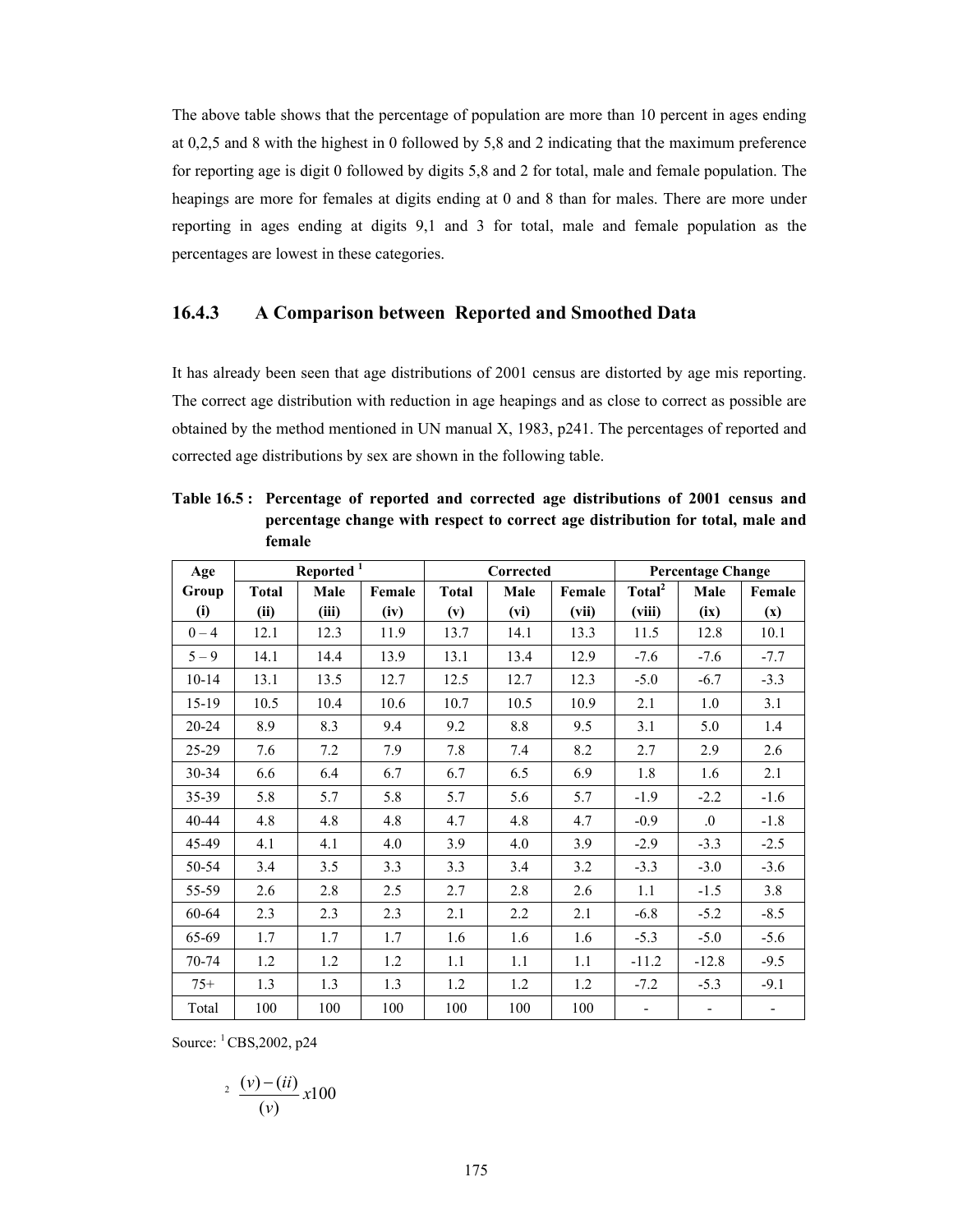By comparing reported percentage with corrected percentage, it can be seen that there are 12 percent under reporting in 0-4 age group with 13 percent for males and 10 percent for females. There are about 2 percent under reporting for the age group 15-34 years. For age groups from 35 years onwards, there are about 2 percent over reporting.

## **16.5 Sex Ratio**

Quality of data can be examined by looking at

- i) Sex ratio at birth
- ii) Sex ratios by broad age groups
- iii) A comparison between sex ratios of 1991 and 2001 Censuses

#### **16.5.1 Sex Ratio at Birth**

Sex ratio at birth is measured by male birth per female birth. It usually lies between 1.02 to1.07 (UN 1983, p272). If reported sex ratios at birth fall outside this range, it could indicate the sex selective omission of births. For 2001 census, the sex ratio at birth is estimated to be 1.05. This is well within the range indicating that the combined effect of reporting population and distribution of deaths under one year don't have sex selective bias.

### **16.5.2 Sex Ratios by Various Age Groups**

The sex ratios as measured by males per female for broad age groups in 1991 and 2001 censuses are shown in Table 16.6

The sex ratios for broad age groups appear reasonable except for some groups. The sex ratios for 10-14 and 70-74 age groups are 1.06 and 1.07 respectively which are a little bit on high side. It is possible that girls in the age group 10-14 might report themselves as 14+ and /or they may be excluded from enumeration because of various reasons. The high value in the age group 70-74 years might be due to net effects of mortality differential by sex, return of male migrants and reporting problems.

Sex ratios for the age groups 15-44 years are less than one indicating that there are out migration of males in this age group. The sex ratios for the age groups 20-29 are around 0.9 showing that there are heavy male migrants in this group. These facts are quite consistent with Nepal's tradition.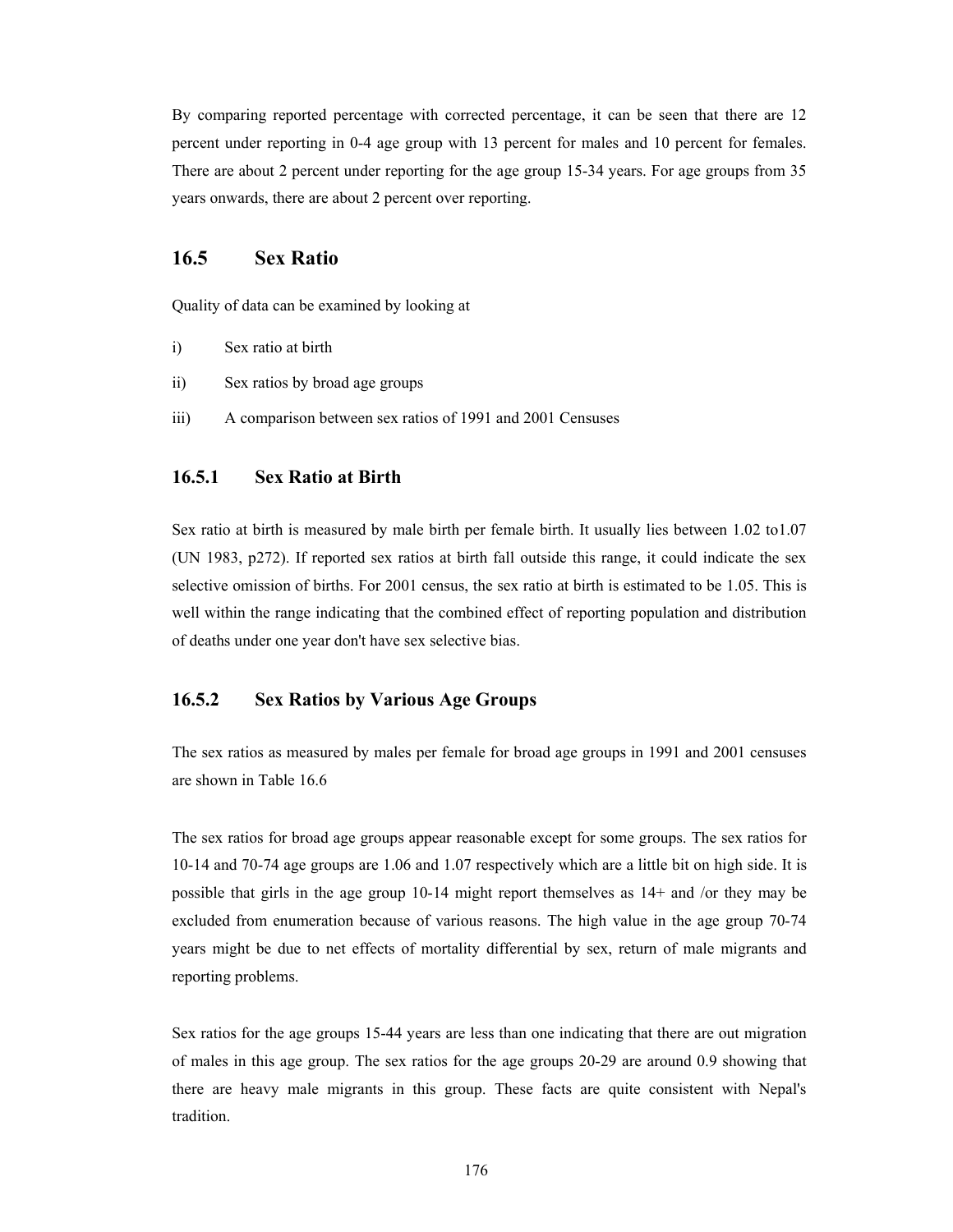### **16.5.3 A Comparison between Sex Ratios of 1991 and 2001 Censuses**

|                  |                   | <b>Sex Ratios</b> |
|------------------|-------------------|-------------------|
| <b>Age Group</b> | 1991 <sup>1</sup> | $2001^2$          |
| $0 - 4$          | 1.03              | 1.03              |
| $5-9$            | 1.04              | 1.03              |
| $10 - 14$        | 1.08              | 1.06              |
| $15-19$          | 0.96              | 0.99              |
| 20-24            | 0.85              | 0.88              |
| 25-29            | 0.89              | 0.91              |
| 30-34            | 0.92              | 0.95              |
| 35-39            | 1.01              | 0.99              |
| 40-44            | 0.95              | 0.99              |
| 45-49            | 1.04              | 1.04              |
| 50-54            | 1.06              | 1.05              |
| 55-59            | 1.16              | 1.12              |
| 60-64            | 1.00              | 1.01              |
| 65-59            | 1.10              | 1.03              |
| 70-74            | 1.05              | 1.07              |
| $75+$            | 0.97              | 0.96              |
| Total            | 0.99              | 1.00              |

Table 16.6 shows sex ratios of 1991 and 2001 censuses by broad age groups.

**Table 16.6 : Sex ratios of 1991 and 2001 censuses by broad age groups** 

Source :  ${}^{1}$ CBS, 1193, p172

 ${}^{2}$ CBS,2002,p24

The trends of sex ratios in 1991 and 2001 are similar with high values in age groups 10-14 and 70-74 years, lower than one in the age groups 15-44 except for the age group 35-39 years with 1.01 in 1991 and lowest values in age groups 20-29.

## **16.6 Fertility Data**

Fertility data are collected in census 2001 based on individual information on sample basis about marital status, age at first marriage, children ever born by living together, living separately as well as dead and births during the last 12 months by sex, year and month. The quality of fertility data are examined by analyzing coverage of live births and estimating current fertility.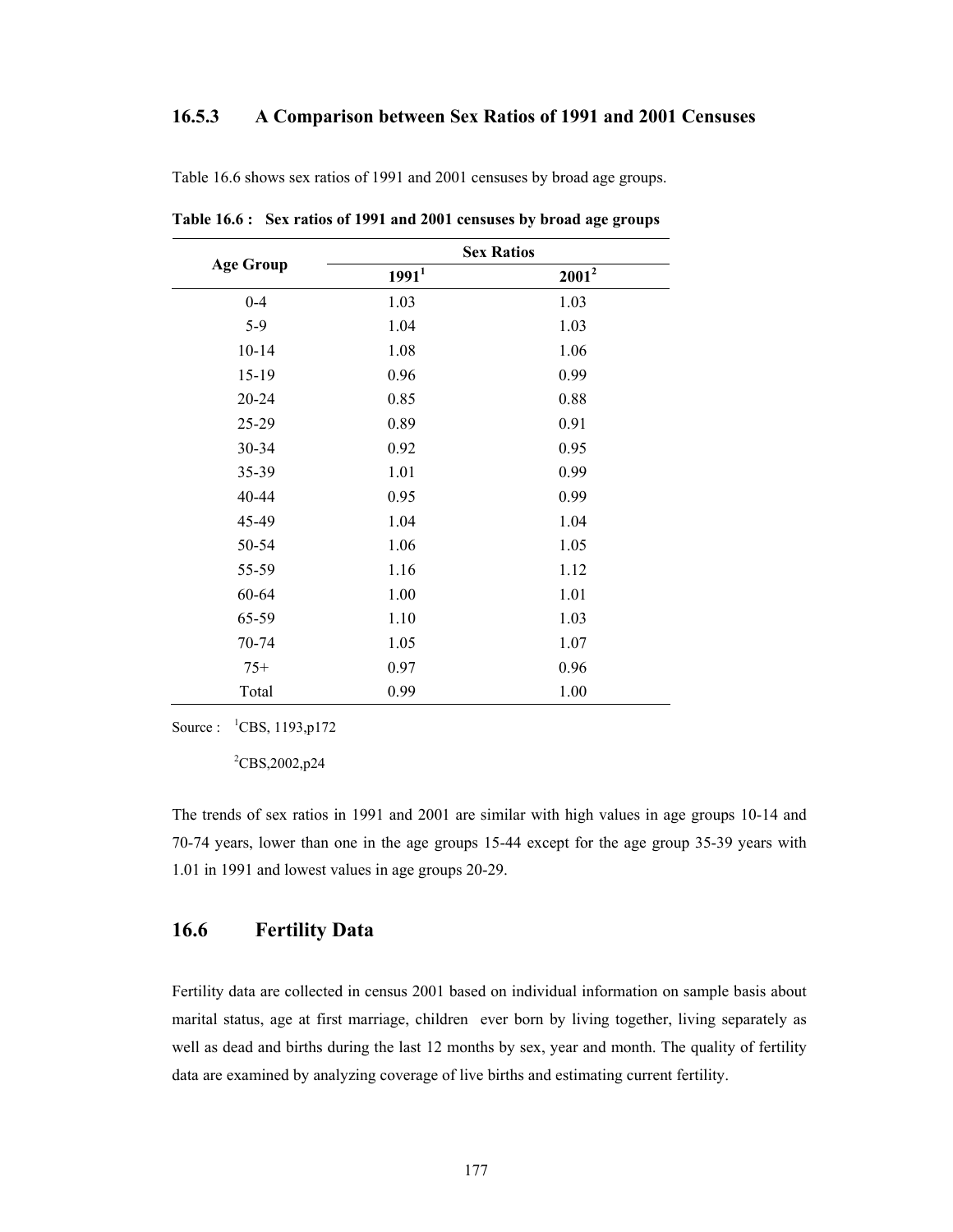#### **16.6.1 Coverage of Live Births**

The omission of live births is difficult to detect from data themselves. However, a large scale omission of births can be detected from average number of children ever born by age groups of women (Fred,1990, p100)

|                  | <b>Average Number of Children Ever Born (CEB)</b> |                             |  |  |  |  |
|------------------|---------------------------------------------------|-----------------------------|--|--|--|--|
| <b>Age Group</b> | Census $20011$                                    | <b>DHS 2001<sup>2</sup></b> |  |  |  |  |
| $15-19$          | 0.16                                              | 0.18                        |  |  |  |  |
| $20 - 24$        | 0.97                                              | 1.32                        |  |  |  |  |
| $25-29$          | 2.06                                              | 2.71                        |  |  |  |  |
| $30 - 34$        | 2.87                                              | 3.71                        |  |  |  |  |
| 35-39            | 3.45                                              | 4.48                        |  |  |  |  |
| 40-44            | 3.83                                              | 5.16                        |  |  |  |  |
| 45-49            | 4.04                                              | 5.71                        |  |  |  |  |

|                                 |  |  |  |  | Table 16.7: Average number of children ever born in census 2001 and Demographic |
|---------------------------------|--|--|--|--|---------------------------------------------------------------------------------|
| <b>Health Survey (DHS) 2001</b> |  |  |  |  |                                                                                 |

Source: <sup>1</sup>Karki, 2002, p16

 $^{2}$ MOH et al, 2002, p61

The average number of CEB obtained from census 2001 and DHS 2001 for each five year age group increase with ages indicating that there are no gross under reporting of births. However, the average parity difference in the two oldest age groups 40-44 and 45-49 is 0.22 in the census compared to 0.55 in the survey, an increment of 150 percent. This can be taken as an indication that there are heavy under reporting of CEB among older women compared to younger women in the census 2001. In fact, the average CEB for younger women (20-29) years given by the census is lower by 25 percent than the corresponding figure of survey data indicating that there are significant under reporting of CEB for younger women also in the census.

### **16.6.2 Measures of Current Fertility**

The frequently used measures in estimating current fertility are crude birth rate (CBR), general fertility rate (GFR), age specific fertility rate (ASFR) and total fertility rate (TFR). CBR is the total number of births per 1000 population in a year and GFR is the total number of births per 1000 women aged 15-44 years in a year ASFRs are the total number of births per 1000 women of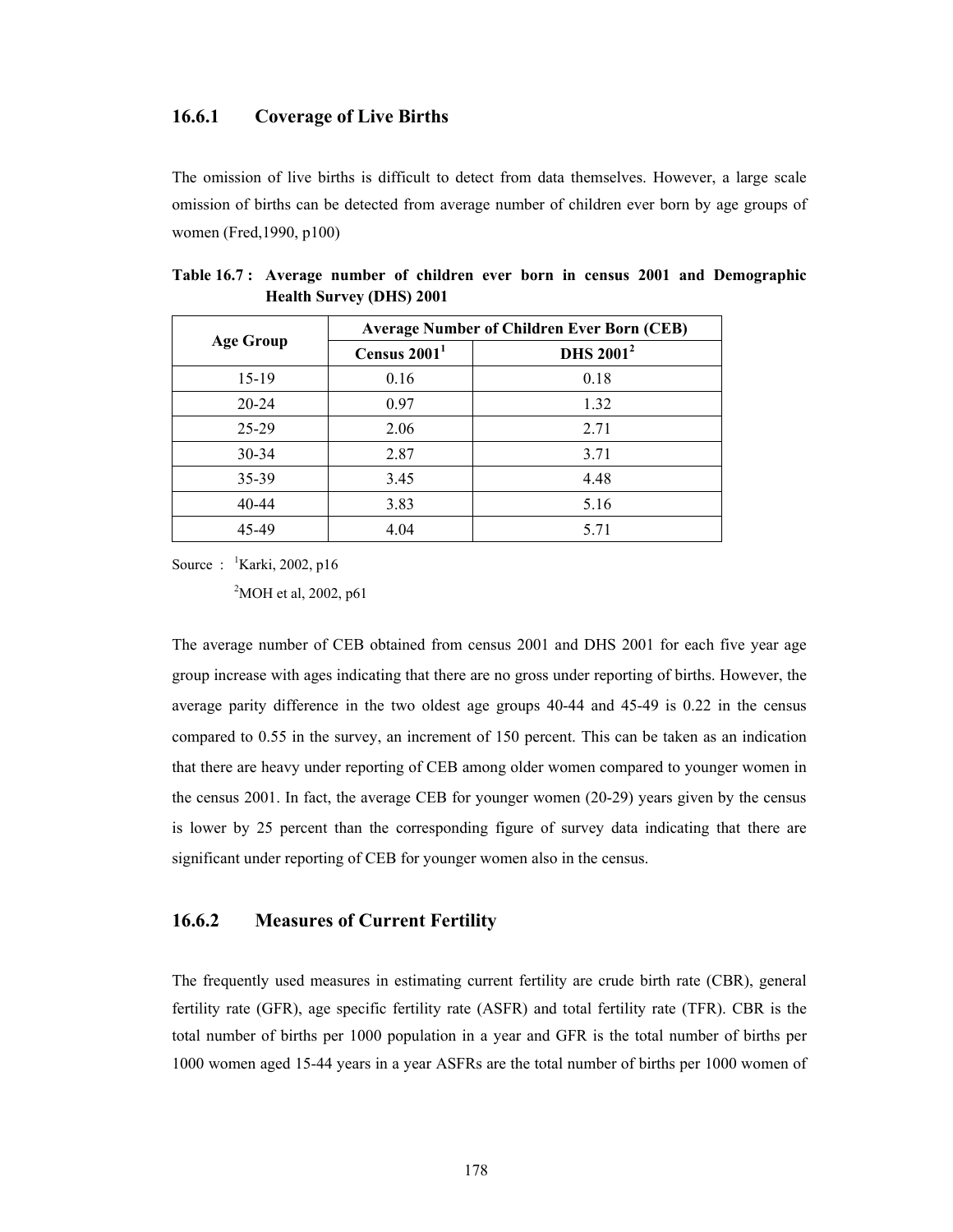the particular age group in a year. TFR is the total number of births a woman would have during her reproductive period under the prevailing ASFRs.

Estimates of CBR and GFR are made based on Table 16.8 along with estimates of ASFRs and TRF. The estimation of CBR and GFR are 14.2 and 61.9 respectively from the census 2001 as compared to 33.5 per 1000 live births and 148 per 1000 women aged 15-44 years from DHS 2001. Hence, it can be seen that CBR and GFR based on census 2001 are far lower than the corresponding figures in DHS 2001.

| <b>Age Group</b><br>(i) | Number of Women <sup>1</sup><br>(ii) | Births in The Past Year <sup>2</sup><br>(iii) | <b>ASFR</b><br>(iv) |
|-------------------------|--------------------------------------|-----------------------------------------------|---------------------|
| $15-19$                 | 1203176                              | 37051                                         | 0.0308              |
| $20 - 24$               | 1070026                              | 116933                                        | 0.1093              |
| 25-29                   | 904464                               | 83120                                         | 0.0919              |
| $30 - 34$               | 763463                               | 45888                                         | 0.0601              |
| 35-39                   | 659302                               | 25070                                         | 0.0380              |
| $40 - 44$               | 548051                               | 10833                                         | 0.0198              |
| 45-49                   | 453678                               | 3421                                          | 0.0075              |

**Table 16.8 : Estimate of TFR based on census 2001** 

#### **TFR 1.8**

Source :  ${}^{1}$ CBS, 2002 p24

 ${}^{2}$ CBS, 2002 p175

The estimate of TFR from the Census 2001 is 1.8 births per woman. This value is not strictly comparable to TFR from DHS 2001 because the TFR from DHS survey is based on past 3 years preceding the survey and the survey gives the interval estimation only with the estimate of true TFR lying between 3.9 to 4.3 with 95 percent confidence (MOH, 2002, p225). As the census was for the date June 22, 2001 and the mid value of the field work for DHS was mid April 2001, the comparable value would be to estimate TFR based on past year from the survey and adjust for under reporting of births and declining fertility (UN,1988,p73). The estimated value of TFR is 4.6 which is shown in Table 16.9. The constant factor for 20-25 years is taken for adjustment because the adjustment factors are in increasing trend. Hence, it can be seen that the estimate of TFR obtained from the Census is far lower than the expected true value.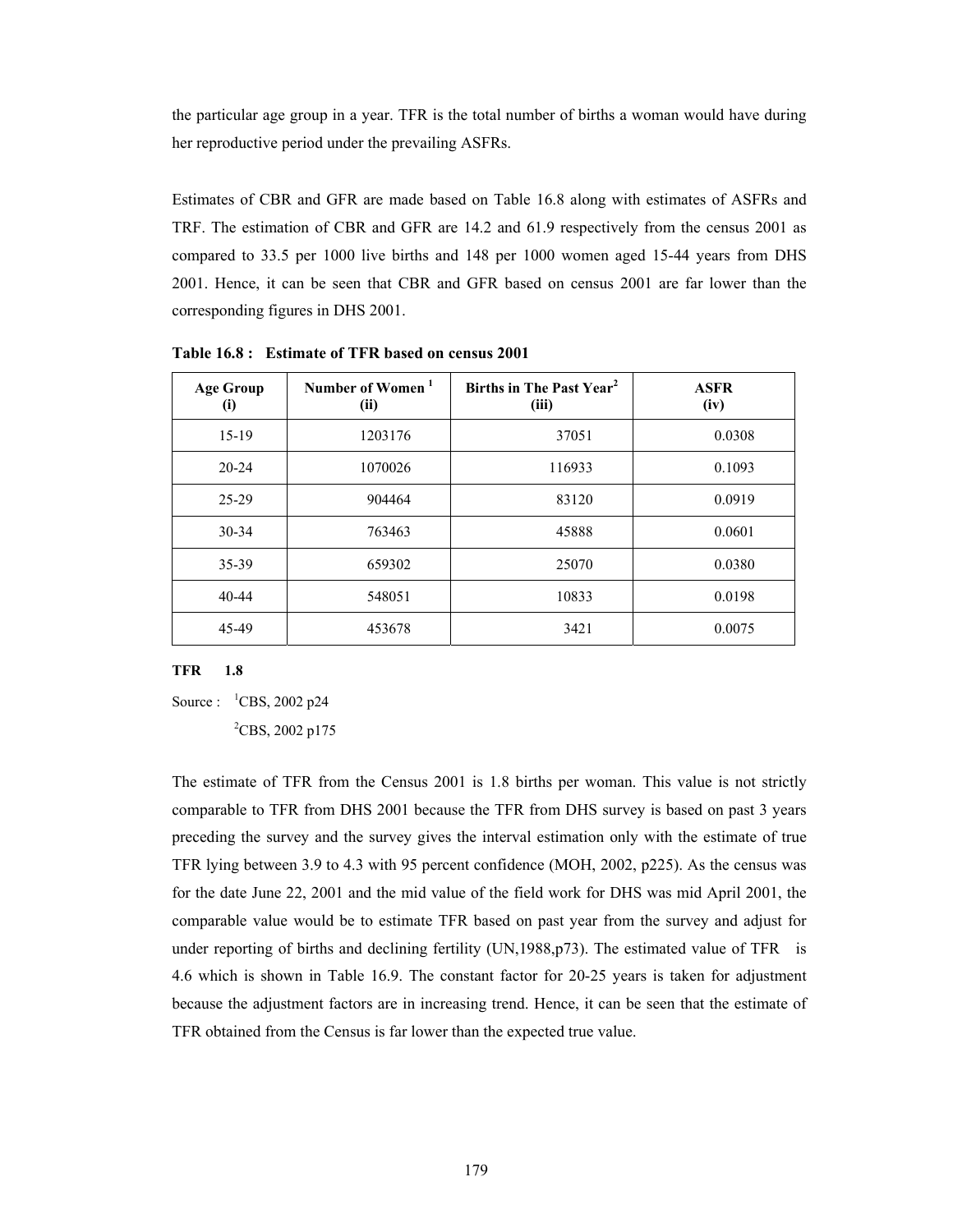| Children<br>Age<br>Ever Born |          | Fertility<br><b>Consistent With</b> | Fertility<br>Pattern            | <b>Fertility Pattern</b><br>By Age at Birth | Cumulation of |                                             | Adjustment | Age Specific Fertility Rates Based on<br>Adjustment Factor for the Age Group |           |           |  |
|------------------------------|----------|-------------------------------------|---------------------------------|---------------------------------------------|---------------|---------------------------------------------|------------|------------------------------------------------------------------------------|-----------|-----------|--|
| Groups                       | (C.E.B.) | C.E.B.<br>(A.S.F.R.)                | By Age At<br><b>Survey Date</b> | of Child                                    | A.S.F.R.      | <b>Fertility Pattern</b><br>by Age at Birth | Factors    | $20 - 25$                                                                    | $25 - 30$ | $20 - 30$ |  |
| 2001<br><b>APR</b>           |          |                                     |                                 |                                             |               |                                             |            |                                                                              |           |           |  |
|                              |          |                                     | Recorded                        | Calculated                                  |               |                                             |            |                                                                              |           |           |  |
| $15 - 20$                    | 0.180    | 0.1200                              | 0.0747                          | 0.0948                                      | 0.1200        | 0.0948                                      | 1.2656     | 0.1158                                                                       | 0.1175    | 0.1167    |  |
| $20 - 25$                    | 1.320    | 0.2923                              | 0.2392                          | 0.2425                                      | 0.4122        | 0.3373                                      | 1.2222     | 0.2964                                                                       | 0.3007    | 0.2986    |  |
| $25 - 30$                    | 2.710    | 0.2380                              | 0.1954                          | 0.1870                                      | 0.6502        | 0.5243                                      | 1.2401     | 0.2286                                                                       | 0.2320    | 0.2303    |  |
| $30 - 35$                    | 3.710    | 0.1725                              | 0.1187                          | 0.1137                                      | 0.8227        | 0.6380                                      | 1.2896     | 0.1389                                                                       | 0.1410    | 0.1399    |  |
| $35 - 40$                    | 4.480    | 0.1421                              | 0.0814                          | 0.0772                                      | 0.9649        | 0.7152                                      | 1.3492     | 0.0943                                                                       | 0.0957    | 0.0950    |  |
| $40 - 45$                    | 5.160    | 0.0972                              | 0.0346                          | 0.0301                                      | 1.0621        | 0.7453                                      | 1.4251     | 0.0368                                                                       | 0.0374    | 0.0371    |  |
| $45 - 50$                    | 5.710    | 0.0353                              | 0.0047                          | 0.0034                                      | 1.0974        | 0.7487                                      | 1.4658     | 0.0042                                                                       | 0.0042    | 0.0042    |  |
| Mean age of Childbearing:    |          | 27.08                               |                                 | 25.68                                       |               |                                             |            |                                                                              |           |           |  |
| Total Fertility Rate:        |          | 5.49                                |                                 | 3.74                                        |               |                                             |            | 4.58                                                                         | 4.64      | 4.61      |  |

**Table 16.9 : Application of Arriaga's approaches for estimation of age specific fertility rates for study of DHS, 2001.** 

**Based on children ever born for one point(s) in time and the age pattern(s) of fertility (brass)** 

Source: 1.MOH, 2002, p61 for CEB

2. Personal Communication with New Era for fertility pattern by age at survey date.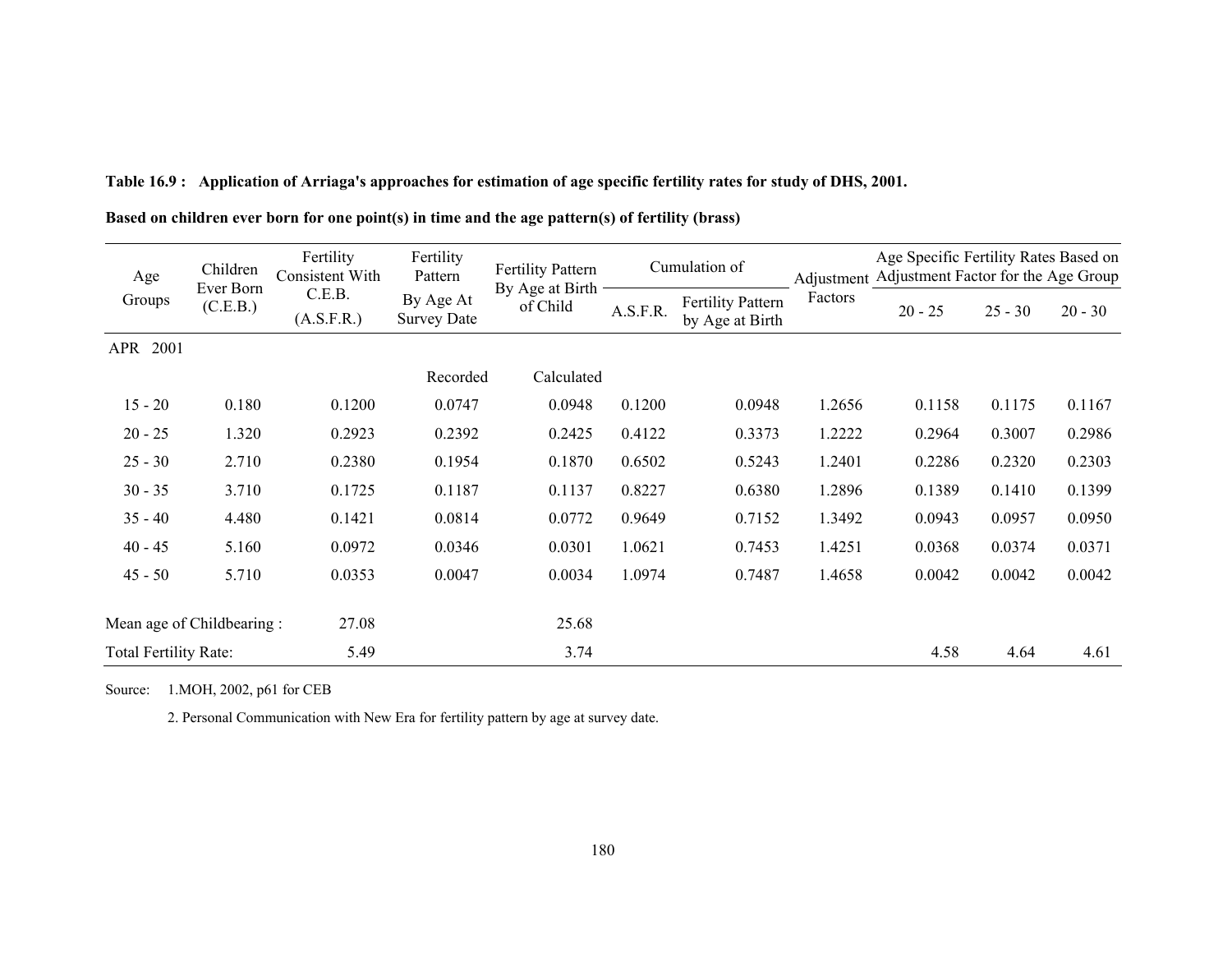# **16.7 Mortality Data**

Mortality data are collected in the Census 2001 from household information on sample basis about number of deaths occurred in the household during last 12 months. Based on this information, four measures of mortality namely crude death rate (CDR), infant mortality rate (IMR), under 5 mortality rate (U5MR) and child mortality rate (CMR) are calculated. CDR is the number of deaths per 1000 population in a year. IMR is the number of deaths under one year per 1000 live births in a year U5MR is the number of deaths under five year per 1000 live births in a year. CMR is the number of deaths between one and under five year per1000 children surviving one year in a year. The estimate of CDR based on 2001 Census is 4.7 deaths per 1000 population showing a gross under enumeration of deaths in the past year. The estimates of IMR, CMR and U5MR are 40.5, 31.7, and 70.9 as compared to 64.4 infant deaths per 1000 live births, 28.6 deaths during 1-5 year per 1000 children surviving one year and 91.2 deaths under five year per 1000 live births respectively from DHS 2001. By comparing these figures, it can be interpreted that deaths under one year and five years are under enumerated in the Census 2001.From the fertility analysis, it has been seen that total number of live births are highly under reported. As this is the denominator estimating IMR and U5MR, it can be interpreted that deaths under one year and five years are highly under enumerated.

However, it should be noted that the estimate of child mortality based on Census 2001 is higher than the corresponding estimate from DHS 2001. This indicates that there are heapings in the Census 2001 for infant deaths at age 12 months because of rounding up the age at death of late infant deaths. This will cause IMR to be under estimated and CMR to be over estimated.

Since, child hood mortality are highly under reported and adult mortality to different extents along with mis reporting of age at death, the construction of adequate life tables with the correction for under enumeration of deaths are highly questionable. Hence, model life tables with expected age pattern of mortality can be used to determine the effects of mortality.

## **16.8 Migration Data**

Migration characteristics in 2001 Census are obtained by citizenship as well as persons absent and living in other countries based on full enumeration and place of birth, duration of stay in the current place and place of residence 5 years before based on sample enumeration.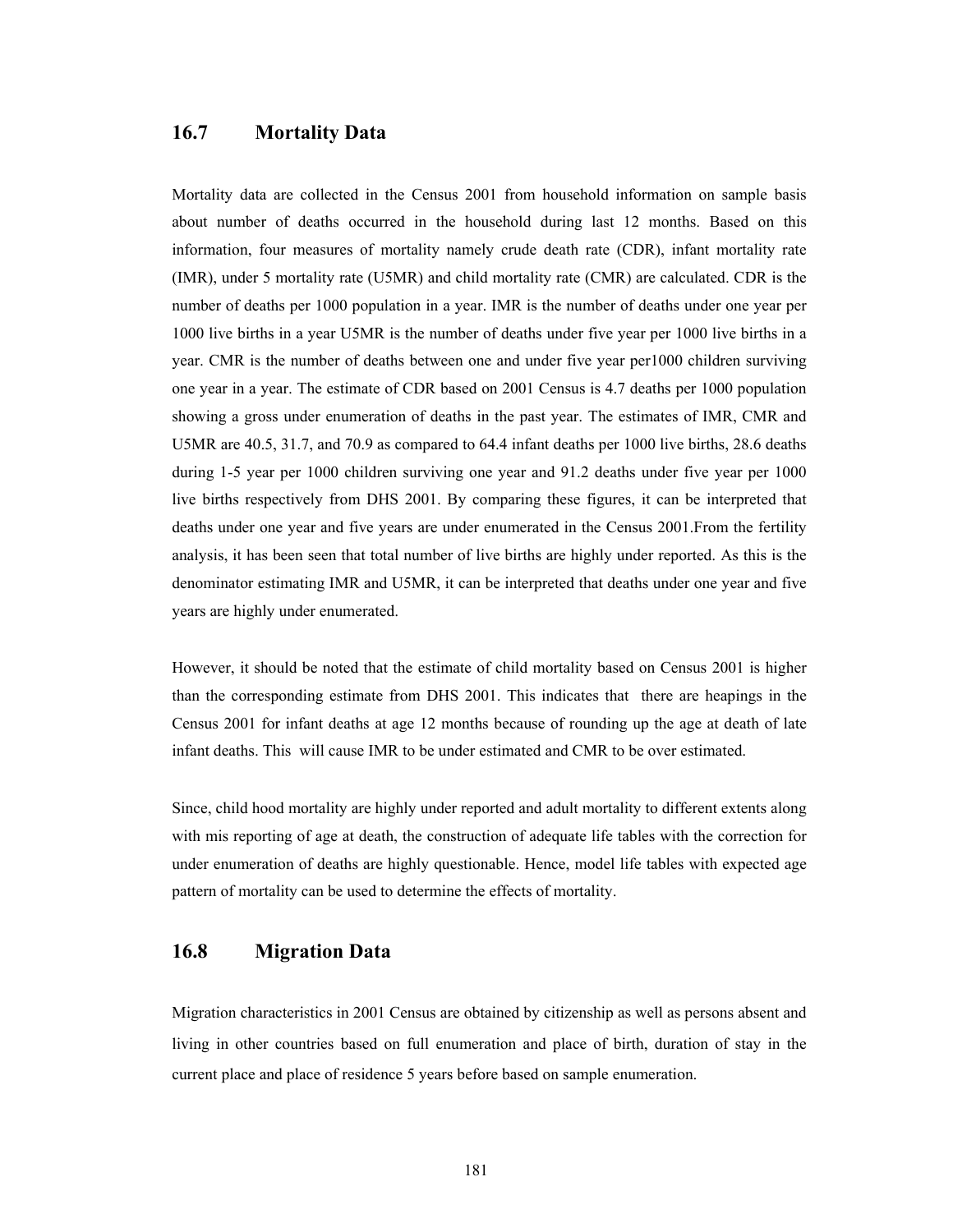#### **16.8.1 Place of Birth and Population Living in Other Countries**

Information about foreign born from the place of birth in 1991 and 2001Censuses can be used to estimate volume of immigration during the period 1991-2001. Similarly, information about emigrants can be obtained from population living abroad.

Table 16.10 shows intercensal increase of foreign born population living in Nepal and population living abroad by sex.

| Population |        | Foreign Born Population<br>Living in Nepal <sup>1</sup> | Intercensal<br>Increase | Population Living<br>Abroad <sup>2</sup> | Intercensal |          |
|------------|--------|---------------------------------------------------------|-------------------------|------------------------------------------|-------------|----------|
|            | 1991   | 2001                                                    |                         | 1991                                     | 2001        | Increase |
| Male       | 123660 | 183038                                                  | 59378                   | 548024                                   | 679469      | 131445   |
| Female     | 315828 | 425055                                                  | 109227                  | 110313                                   | 82712       | $-27601$ |
| Total      | 439488 | 608093                                                  | 168605                  | 658337                                   | 762181      | 103844   |

**Table 16.10 : Intercensal increase of foreign born population living in Nepal and population living abroad by sex during 1991 and 2001** 

Source : <sup>1</sup>CBS 2002, p120

2Personal Communication with CBS

Foreign born population living in Nepal increased during the intercensal period for both males and females. The analysis by age group show that 65 percent of the foreign born population are in the age group 15-44 years. However, population from Nepal living abroad, though increased for males decreased for females during the intercensal period 1991-2001. This decrease for female population might be due to reporting problems rather than the genuine case. The analysis by age group show that 77 percent of total absent population departed in the age group 15-34 years. The intercensal increase for both foreign born and absent population are minimum values as survival factors for 1991 population have not been used. The intercensal increase of foreign born population during the period 1991-2001 obtained from this table is consistent with the figure of 260875 obtained from the Table 16.12. However, the intercensal increase of absent population during the period 1991-2001 from this table is not consistent with figures of about 636000 obtained from Table 16.13.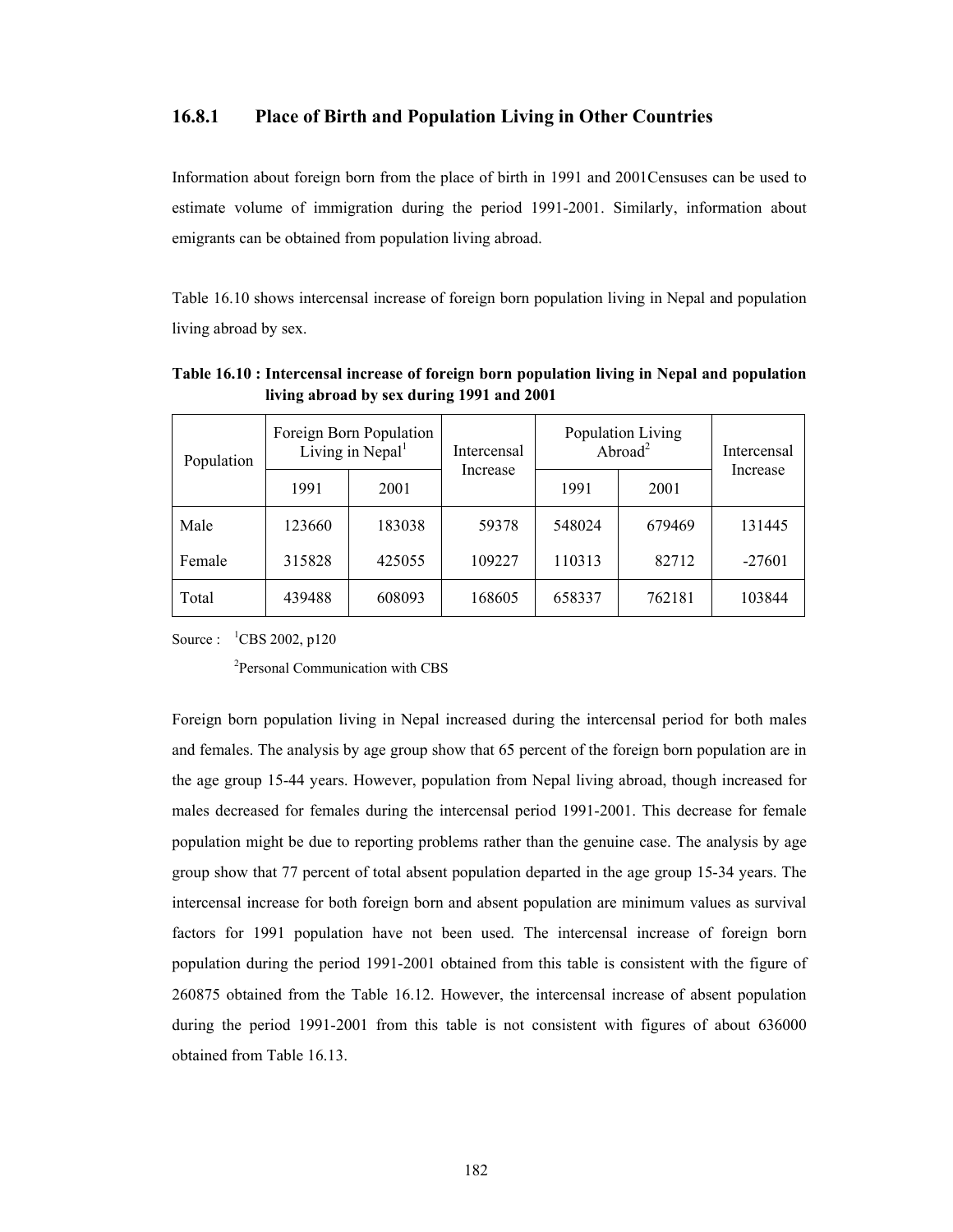### **16.8.2 Citizenship**

The following table shows population with citizenship in 1991 and 2001

|                         |          | <b>Population with Citizenship</b> | Percent |       |
|-------------------------|----------|------------------------------------|---------|-------|
| <b>Population</b>       | 1991     | 2001                               | 1991    | 2001  |
| Male                    | 9174769  | 11292559                           | 49.6    | 49.7  |
| Female                  | 9225901  | 11327804                           | 49.9    | 49.8  |
| Total                   | 18400670 | 22620363                           | 99.5    | 99.5  |
| <b>Total Population</b> | 18491097 | 22736934                           | 100.0   | 100.0 |

**Table 16.11 : Citizenship by sex in 1991 and 2001** 

Source : CBS,2002,p85

Personal Communication with CBS

99.5 percent of the total population in 2001 are Nepalese citizens with 49.7 percent male and 49.8 percent female. These figures are almost identical to corresponding figures in 1991. Hence, it can be seen that data in this regard in 2001 are consistent with data in 1991.

## **16.8.3 Internal and External in Migrants**

The following table shows internal and external in migrants as measured by place of birth

**Table 16.12: Place of birth by duration of residence at the place of enumeration** 

| Place of Birth  | Duration of Residence at the Place of Enumeration |           |           |               |            | Total   |
|-----------------|---------------------------------------------------|-----------|-----------|---------------|------------|---------|
|                 | 0 Year                                            | 1-4 Years | 5-9 Years | $10-14$ Years | $15+Years$ |         |
| Other District  | 142547                                            | 673149    | 651430    | 430890        | 1031047    | 2929063 |
| Other Countries | 17539                                             | 114575    | 128761    | 91116         | 256101     | 608092  |
| Total           | 160086                                            | 787724    | 780191    | 522005        | 1287149    | 3537155 |

Source: Personal Communication with CBS

45 percent of internal inmigrants lived at the place of residence for 1-9 years followed by 35 percent living for 15 or more years. In case of external inmigrants, the highest majority 42 percent lived for 15 or more years at the place of residence followed by 40 percent living for 1-9 years. The fact that 40 percent of the population whose place of birth are in other countries lived at the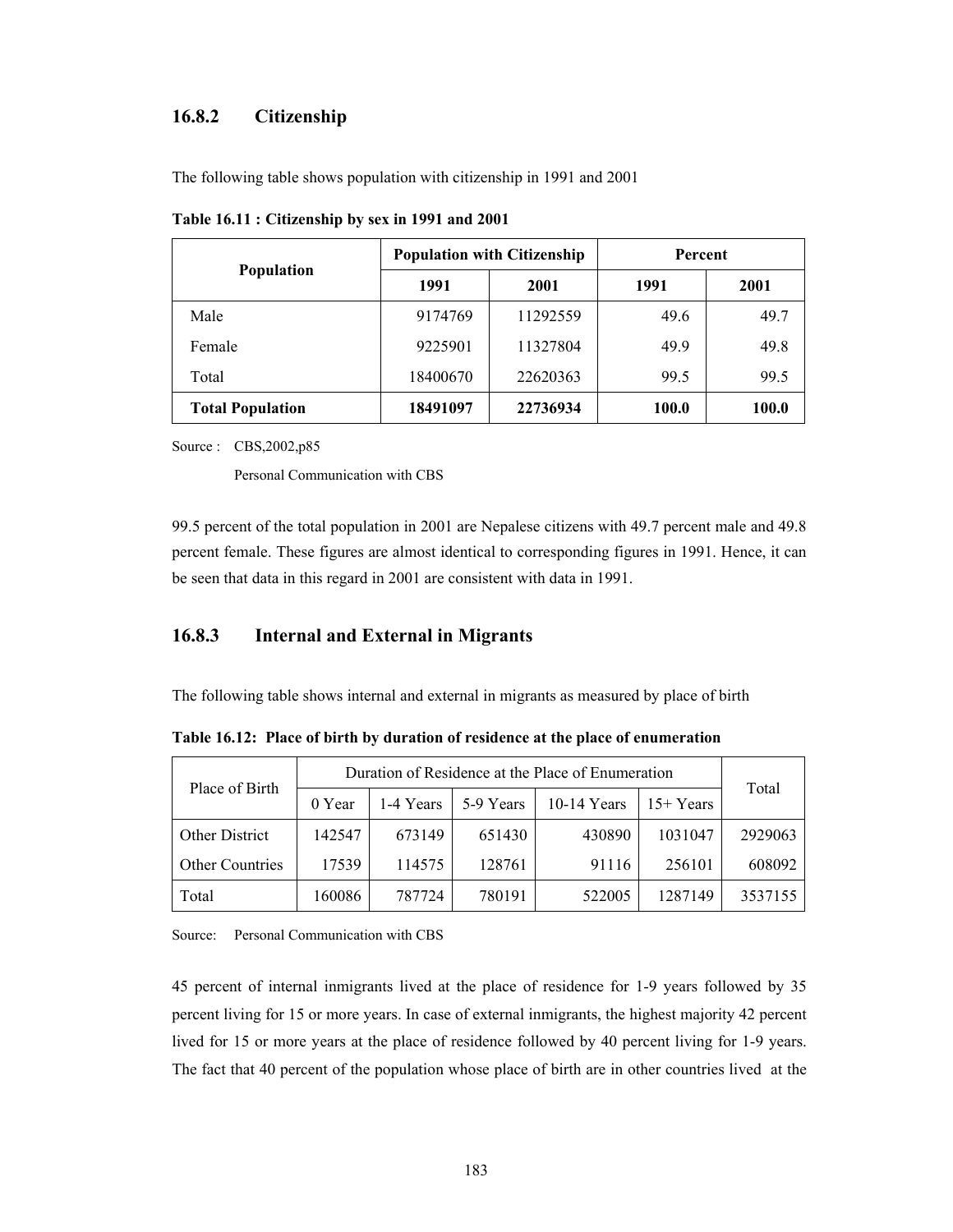place of residence for more than 15 or more years is quite significant specially when the corresponding figure is 35 percent for internal migrants.

The above table shows that total foreign born population who resided at the place of enumeration during the period 1991-2001 is 260875.

The following table shows total absent population from household by duration of absence.

| <b>Duration of Absence (Year)</b> | <b>Total Absent Population from</b><br>Household |  |  |
|-----------------------------------|--------------------------------------------------|--|--|
|                                   | 146095                                           |  |  |
| $1 - 2$                           | 250202                                           |  |  |
| $3 - 5$                           | 155324                                           |  |  |
| $6 - 10$                          | 105637                                           |  |  |
| $11 - 15$                         | 36862                                            |  |  |
| $16 - 20$                         | 32406                                            |  |  |
| 20 and Above                      | 35655                                            |  |  |
| <b>Total</b>                      | 762181                                           |  |  |

**Table 16.13: Absent population from household by duration of absence** 

Source: Personal Communication with CBS

Based on this table, the estimation of absent population who left the place of enumeration during the period 1991-2001 is about 636000. As this figure is not consistent with the figure obtained from Table 16.10, it seems that there are problems in the estimation of emigrants as measured by absent population who left during the period 1991-2001.

The following table shows percentage of interval and external inmigrants by duration of residence at the place of enumeration.

| Place of Birth         | Duration of Residence and External In-Migrants by Duration<br>of Residence |         |       |           |       | Total |
|------------------------|----------------------------------------------------------------------------|---------|-------|-----------|-------|-------|
|                        | <1                                                                         | $1 - 4$ | $5-9$ | $10 - 14$ | $15+$ |       |
| Other District         | 89.0                                                                       | 85.5    | 83.5  | 82.5      | 80.1  | 82.8  |
| <b>Other Countries</b> | 11.0                                                                       | 14.5    | 16.5  | 17.5      | 19.9  | 17.2  |
| Total                  | 100.0                                                                      | 100.0   | 100.0 | 100.0     | 100.0 | 100.0 |

Source: Table 16.12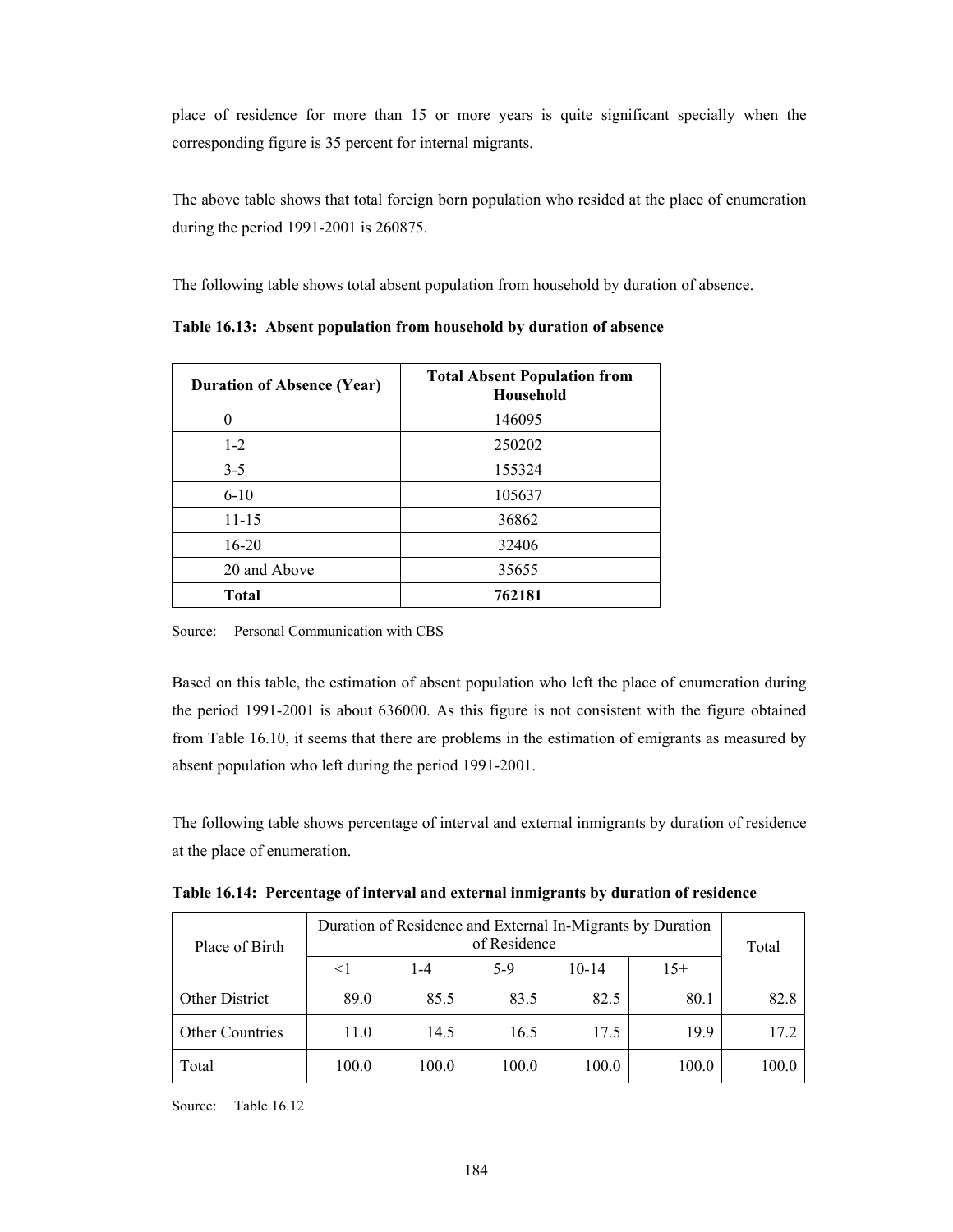The percentage of internal migrants are far greater than external migrants for each group of duration of residence at the place of enumeration. This is in accordance with the general expectation that there would be more migrants from short distances.

## **16.9 Completeness of Coverage in 2001 Census Enumeration**

The post enumeration survey (PES) has been conducted since 1981 to check the accuracy of the enumerated population of Censuses. The quality of PES data of 1981 was highly suspect and as such, it was not used to evaluate the total enumeration in 1981 (CBS, 1987, p332)

In 1991, the PES survey was undertaken but it showed the under enumeration of 1991 population as 11 percent. Out of 11 percent, 6 percent was due to the missing of households and another 5 percent was due to the missing of individuals in the matched households.

After doing a detailed analysis of PES data, the committee then formed by the National Planning Commission (NPC) to evaluate the completeness of coverage of 1991 Census came to a consensus that the under enumeration of 1991 Census is about 5 percent (Unpublished NPC report of the PES Committee, 1993). However, this under enumeration figure was not used to adjust 1991 census because the census figures after all, are obtained by a vast amount of field works.

The PES of 2001 was conducted after four months the census was completed. The field works lasted for one month and was completed by third week of November. 2001. In fact, the PES should have been undertaken immediately after the census. The shorter the period between the completion of the census and PES, the more reliable the estimated figure will be. However, the PES report mentions that the net omission rate in the population Census of 2001 is 5.3 percent with a standard error of .56 percent (Dangol, p. 19).

It seems that the under enumeration is estimated based on individuals in the matched households only. The estimates of under enumeration based on missed individuals both by the census and the survey are not obtained. Moreover, the estimates of under enumeration based on unmatched households in Census and PES are not obtained. The sampling design has not been discussed and the design effect has not been obtained. If the sample is representative of the population and the design effect is not more than three, then it seems that the under enumeration of 5.3 percent in 2001 census can be regarded as the minimum estimate.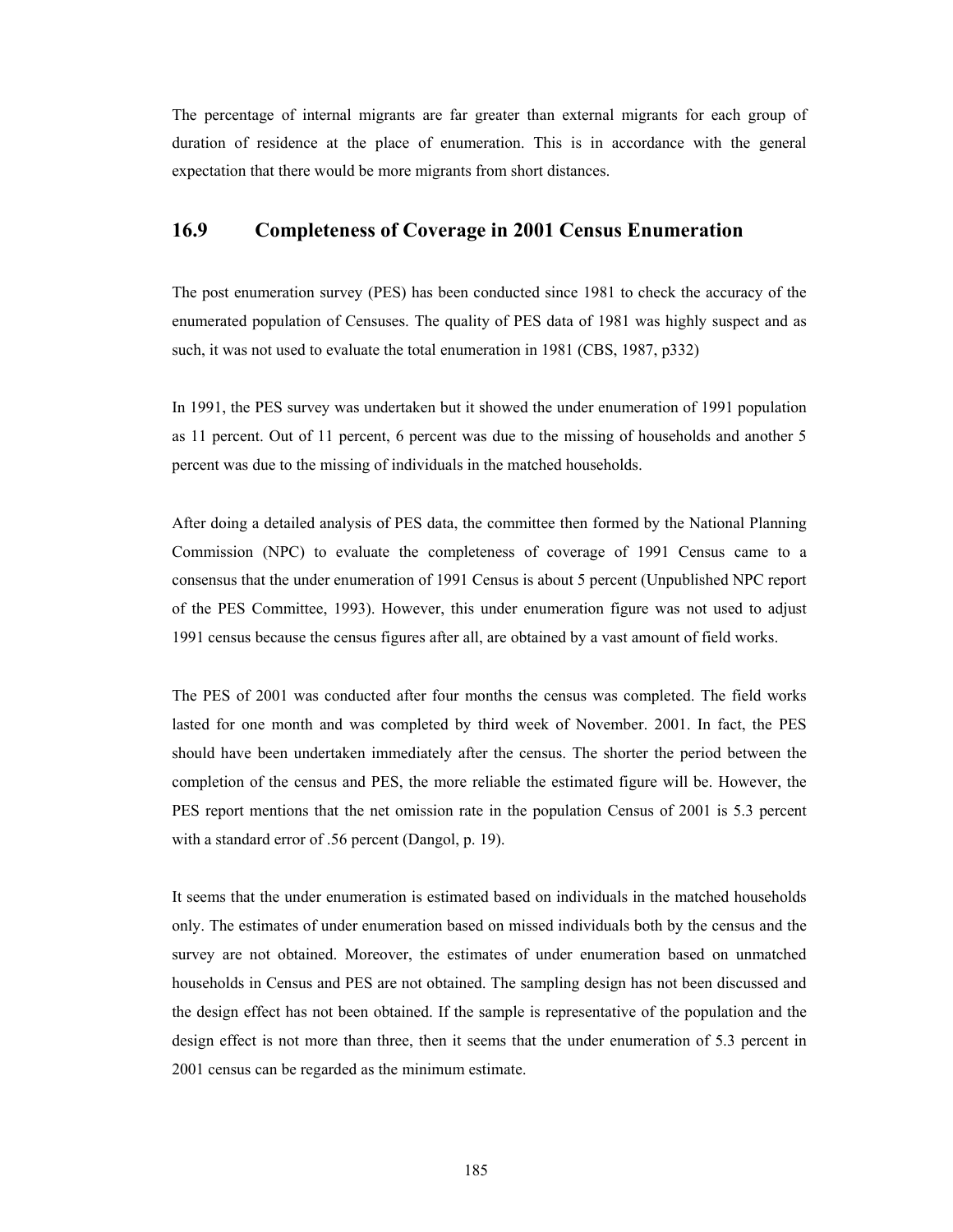## **16.10 Conclusion**

- 1. Then enumeration of enumeration areas in 2001 Census is almost 100 percent complete.
- 2. Various Committees have been formed to improve the quality of Census data of 2001.
- 3. Enumerator per supervisor ratio has been increased and the training has been given at various levels which are the necessary requirements to get reliable Census data.
- 4. The use of computer in data processing made possible to apply various checks to improve data quality.
- 5. The low percent of not reported cases for majority of variables indicate that the level of reporting and data processing are good.
- 6. The application of various techniques indicate that there are problems in the accuracy of reported age.
- 7. The quality of data as measured by sex ratios in 2001 are similar to corresponding values in 1991 census.
- 8. Various fertility measures based on 2001 Census data give lower values than corresponding expected true values.
- 9. Data needed for estimating various mortality measures are highly under reported.
- 10. There are significant heapings in 2001 Census data for infant deaths at age 12 months.
- 11. The estimates of immigrants during 1991-2001 based on the foreign born population seem reliable, however, there are problems in the estimates of emigrants during the same period as measured by absent populations.
- 12. Citizenship data based on 2001Census seem to be reliable.
- 13. Data on internal migrants as measured by place of birth seem to be reliable as they show, according to the general expectation, that there are more migrants from short distances.
- 14. If the sample is representative of the population and the design effect is not more than three, the under enumeration of the Census 2001 by 5.3 percent as shown by PES 2001 can be regarded as the minimum estimate.